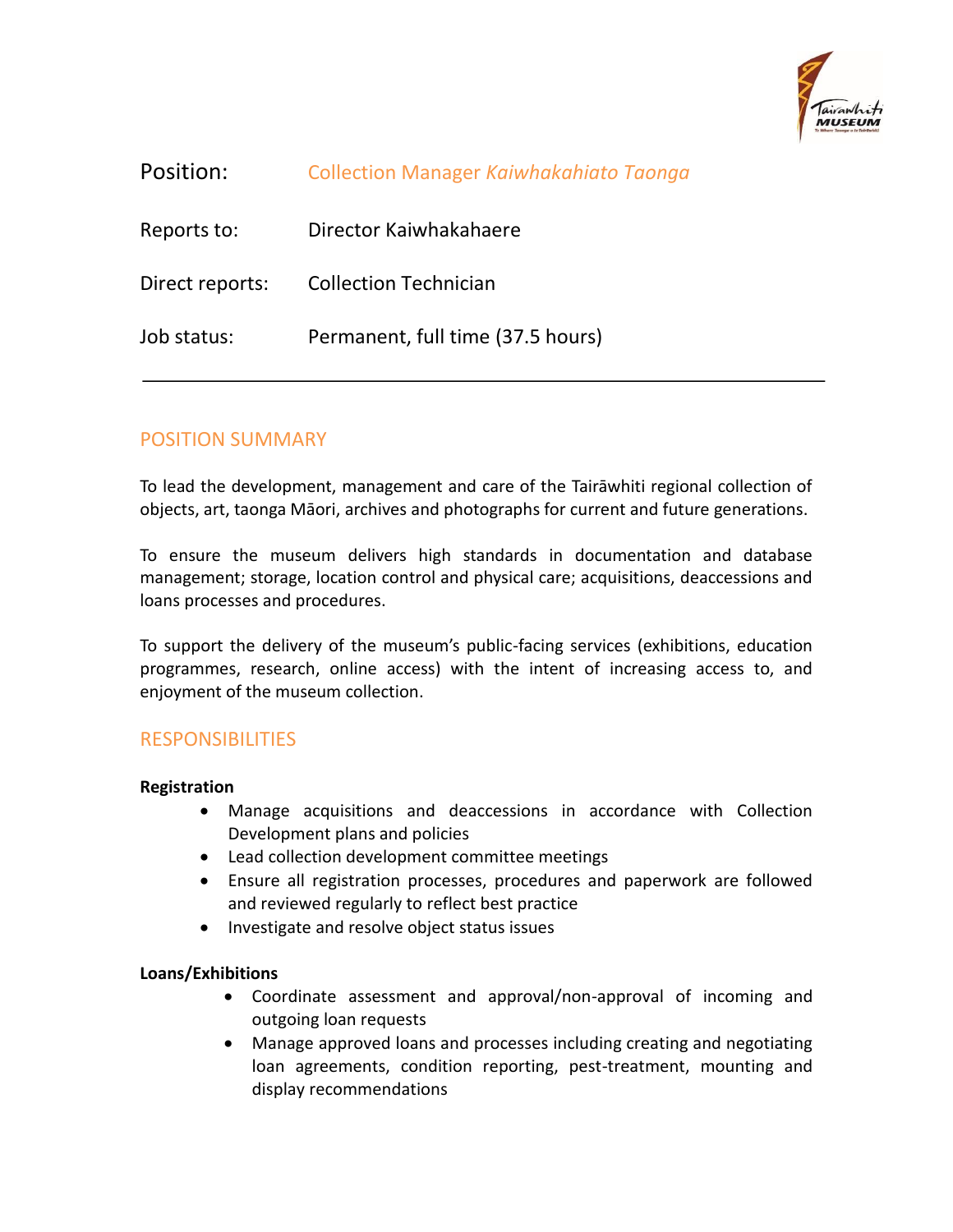- Organise packing and transport of objects between the Museum and external parties, including courier arrangements as required
- Organise insurance and/or Government Indemnity as required
- Manage loan renewals
- Maintain paper files and electronic records relating to loans

### **Collection Information Systems Management**

- Ensure the collection management database and online collections portal is maintained including backups, regular administrative duties and loading upgrades as appropriate
- Work closely with IT staff, contractors and vendors to ensure smooth running of collection management systems
- Ensure appropriate security levels are set and maintained for staff, volunteers and the public
- Provide training for staff on the collection management database, maintain and review data entry standards, including data entry manual
- Actively contribute to cataloguing/digitisation of the collection through the creation of new database records and enhancement of existing records
- Lead the Museum's digital collection access strategy including managing all aspects of the online collections portal, and supporting the museum's online collection presence on social media

### **Collection Management**

- Ensure collections are professionally managed in accordance with agreed standards and lead iterative improvement of collection management at the Museum
- Apply an understanding of contemporary research and future trends within museology, collection management, conservation and associated areas
- Collaborate with other staff in regards to collection care (noting specifically the special needs of the taonga Māori collection) and taking specific responsibility for the care and management of the social history collection
- Plan, lead and undertake specific projects to improve collection care including managing collection storage upgrades, collection packing improvements and relocation projects
- Ensure good management of collection stores and public areas including regular monitoring for pests, monitoring environmental conditions, general storage and display conditions and the condition of collection items
- Ensure collection items are available and in fit condition for display as required to support the museum's exhibition, education and events programme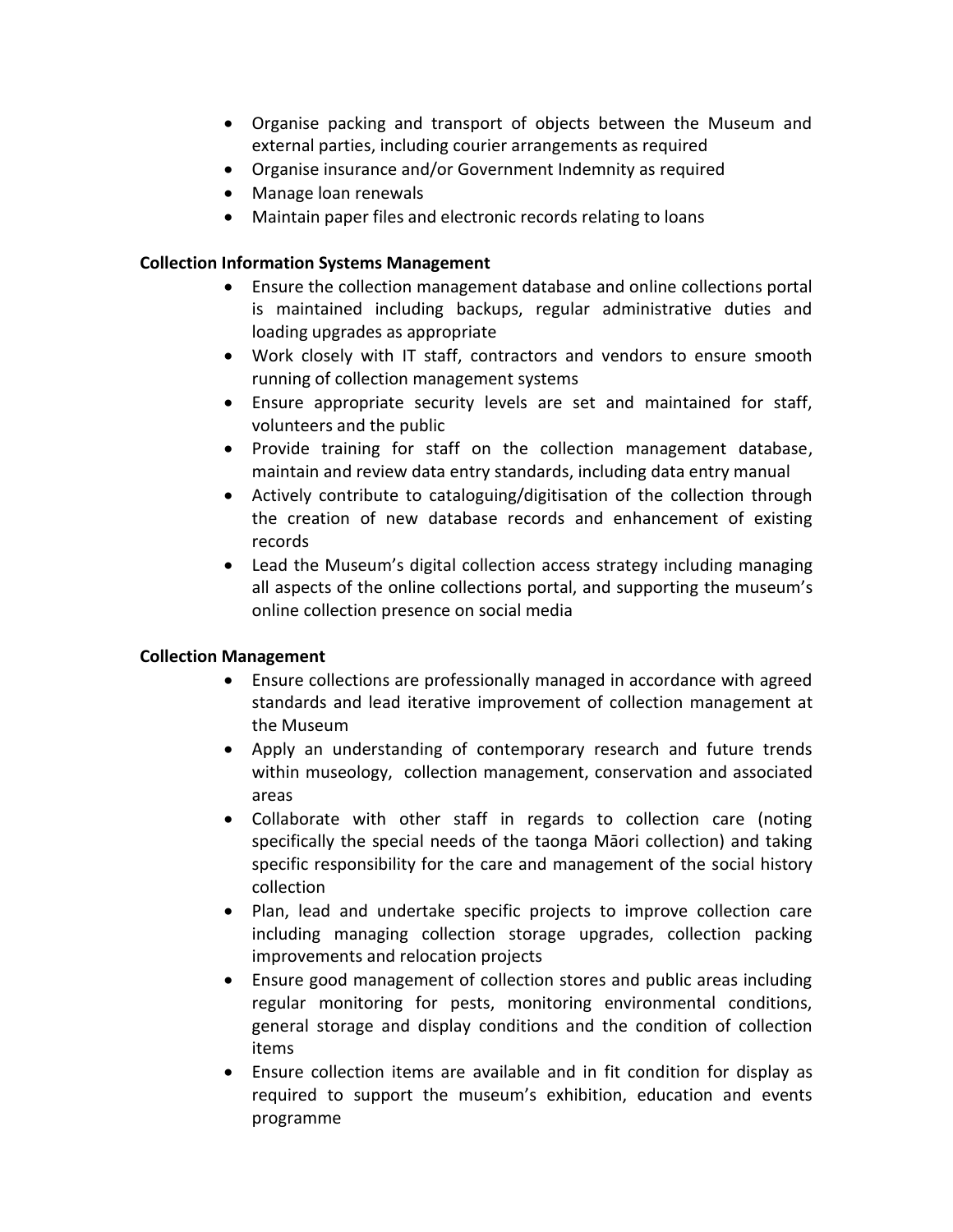- Facilitate access as required and in accordance with agreed protocols
- Advise on current and future collection needs with regard to safe, secure and accessible storage and exhibition facilities and implement agreed recommendations
- Develop Collection Policies and procedures
- Manage the Museum's Disaster Recovery Plan for collections
- Manage valuation processes to meet insurance and audit obligations as required
- Oversee legal and statutory requirements relating to collections, including taking responsibility as the Firearms Officer

#### **Staff Management**

- Supervise direct reports, and volunteers, interns, contract staff as required
- Create, monitor and report on work plans, and provide clear directions, targets and feedback for direct reports and others (as above)
- Develop direct reports (and others) to their full potential through guidance, coaching, mentoring and professional development and create and maintain a positive working environment
- Proactively deal with performance issues, in accordance with good human resources practice and the support of the Director, to ensure a satisfactory outcome for the Museum
- Work with the Director and other staff to identify employment, internship and volunteering opportunities within the museum

#### **General**

- Remain current with museological practice, trends and developments
- Develop initiatives to increase the use and profile of the museum's collection
- Follow health & safety requirements according to health & safety legislation and museum policy and procedures
- Contribute to a positive, professional and productive work environment
- Provide back-up assistance to other team members as required
- Provide input into development and improvement of procedures, systems, processes, and ways of working

## QUALIFICATIONS AND EXPERIENCE

- A university degree and/or post-graduate qualification in Museum Studies or other relevant area of study (preferred)
- A minimum of two years relevant experience in a museum in a collections focused role (essential)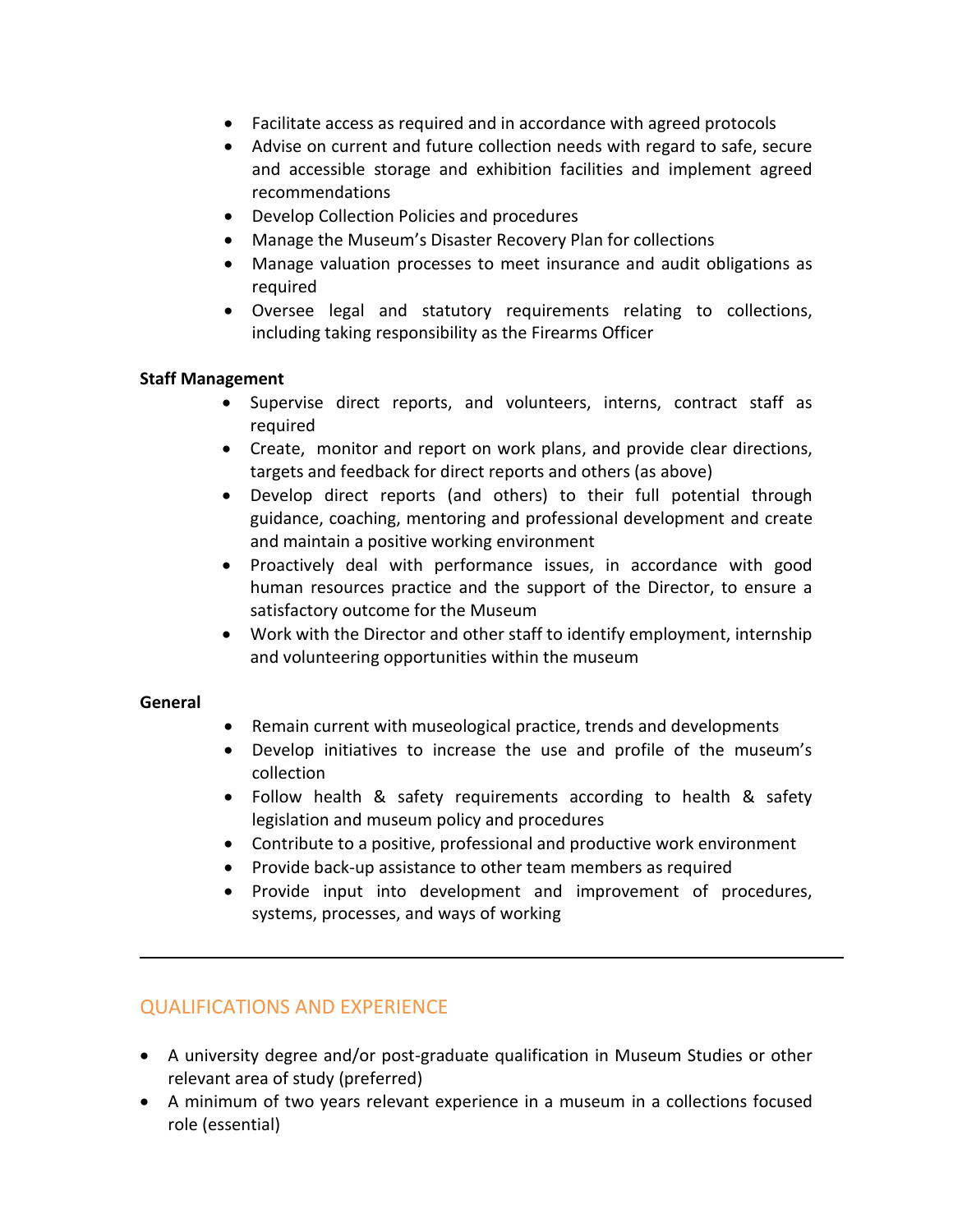# SKILLS AND KNOWLEDGE

- Sound understanding of registration, collection management and related disciplines
- Experience in packing and handling a wide range of objects
- Experience in loan management, database management (in particular Vernon CMS), acquisitions and inventory management highly desirable
- An understanding of te reo Māori and tikanga Māori
- An understanding of the dimensions of cultural, physical and spiritual care of taonga Māori
- Demonstrated understanding of the principles and practice of Te Tiriti o Waitangi and applying these in an organisational setting
- Demonstrated understanding of the Museums Aotearoa Code of Ethics and relevant legislation (for example the Protected Objects Act) and their application in relation to collection management
- Excellent leadership and facilitation skills and the ability to bring people together and develop positive relationships
- Proven and well developed team-work skills and attributes
- A record of sensitively handling complex situations to deliver successful outcomes
- A proven capacity for effective and positive communication, with strong reasoning and problem-solving skills, including public presentation skills and policy and report writing experience
- Strong written, verbal, analytical and reasoning skills, and a high level of ICT literacy
- An ability to make sense of information from a range of sources, and sound judgment to know when and how to elevate issues and possible solutions as needed
- An ability to confidently deal with matters arising concerning registration requests, new tasks, projects, research, enquiries, complaints
- An ability to logically analyse issues with attention to detail, and make timely decisions using sound judgement

## PERSONAL ATTRIBUTES

- A mature approach, discretion, sensitivity and sound judgement
- A positive attitude
- High standards of professionalism and integrity
- A hard-worker, who is productive, proactive and can meet deadlines on time to a high standard
- A strong team player who is flexible, contributes constructively to team goals and activities, and can work independently as needed
- A person who can work constructively with a wide range of people at a variety of levels to advance strategic and business goals of the Museum
- A desire to enhance, enrich and promote Tairāwhiti Museum within the community
- A desire to work in, and help create and maintain a fun, positive working environment